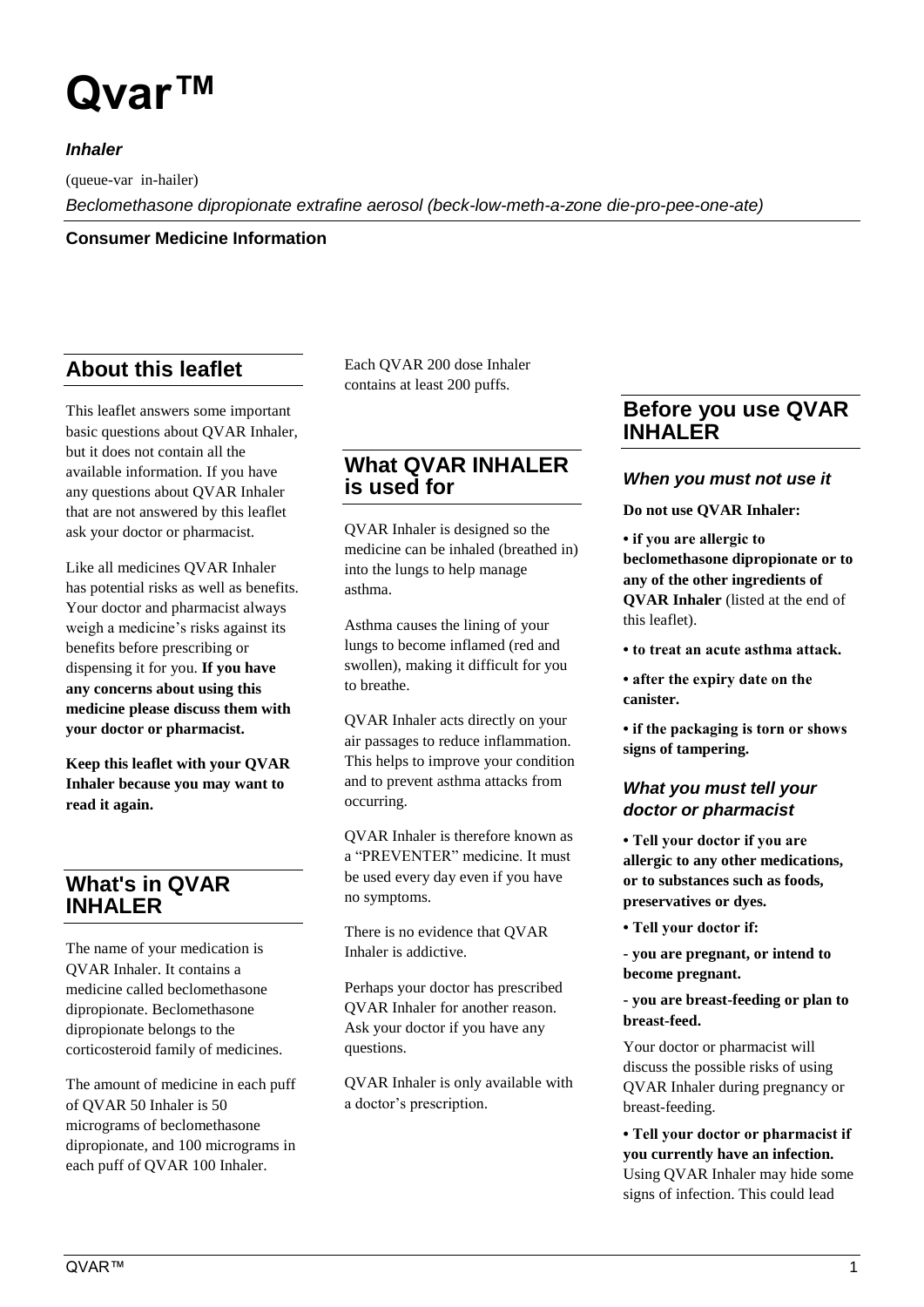you to the mistaken belief that you are better or that the infection is not serious.

**• Tell your doctor or pharmacist if you are using any other medicines,**  including any that you buy without a prescription from your pharmacy, supermarket or health food shop.

## **• Tell your doctor if you have or have had tuberculosis (TB).**

Talk to your doctor or pharmacist if you are not sure whether to start using QVAR Inhaler.

# **How to use QVAR INHALER**

The correct way to use your QVAR Inhaler is explained in this leaflet**.** If you are not sure how to use your QVAR Inhaler ask your doctor or pharmacist to show you.

If you do not use your QVAR Inhaler correctly the medicine may not help you as much as it should. So even if you have been using another type of inhaler please read these instructions carefully before you start. If you find it difficult to breathe in and use an inhaler at the same time, talk to your doctor or pharmacist. They may be able to recommend another treatment method. Children prescribed QVAR should be supervised by a responsible adult.

To make sure your QVAR Inhaler delivers the correct dose you should clean it regularly as explained in this leaflet.

#### IN THIS LEAFLET ARE INSTRUCTIONS ON HOW TO USE AND CARE FOR YOUR QVAR INHALER.

If you need to use a spacer, the AeroChamber Plus can be used with QVAR Inhaler. Using a spacer can reduce the amount of drug deposited in your mouth and throat. You should not change to another make of inhaler or spacer without first checking with your doctor. You should actuate only one dose at a

time into the spacer and inhale each single dose immediately. It is important to wash your spacer regularly to prevent static charge build-up.

Please follow the cleaning instructions that come with the spacer.

# *How much, how often?*

**Use QVAR Inhaler only as directed by your doctor or pharmacist.**

There are two strengths of QVAR Inhaler available and your doctor will have chosen the one which best suits your condition. QVAR is an extrafine aerosol, so more of each dose is delivered to your lungs.

Your doctor may therefore prescribe a lower dose of QVAR than your previous CFC preventer inhaler.

With QVAR 50 Inhaler the usual dose in adults for mild to moderate asthma is one to four puffs twice a day.

For more severe asthma the usual dose in adults is up to eight puffs twice a day.

In children the dose is one puff twice a day.

With QVAR 100 Inhaler the usual dose in adults for mild to moderate asthma is one to two puffs twice a day.

For more severe asthma the usual dose in adults is up to four puffs twice a day.

Your doctor will tell you which strength of QVAR Inhaler to use and how many puffs to use each day.

#### **Use QVAR Inhaler at the same time each day.**

QVAR Inhaler has a different taste and softer feel compared with CFC containing inhalers you may have used before.

## *Instructions for use*

If this is a new inhaler or if you have not used the inhaler for 2 weeks or more it must be tested before use by

releasing 2 puffs into the air away from your face.

There is no need to shake your QVAR Inhaler.

## **1. CLEAR THE MOUTHPIECE.**

Remove the cover and check that the mouthpiece is clean.

## **2. BREATHE OUT.**

Hold your QVAR Inhaler upright and breathe out as far as you comfortably can.

#### **3. POSITION THE MOUTHPIECE, BREATHE IN AND PRESS.**

Immediately close your lips around the mouthpiece. Start breathing in slowly, and firmly press the metal canister downwards until a puff is released. Complete your breath as fully and deeply as possible.

## **4. HOLD YOUR BREATH.**

Hold your breath for 10 seconds, then breathe out slowly.

If another puff is needed, repeat steps 2 to 4. Always replace the mouthpiece cover after use.

# *If you forget to use QVAR Inhaler*

Use it as soon as you remember and then go back to using it as you would normally. Ask your doctor or pharmacist if you are not sure what to do. If you have trouble remembering to use your medicine, ask your pharmacist for some hints.

## *For how long should you keep using QVAR Inhaler*

**Do not stop using QVAR Inhaler until your doctor or pharmacist tells you to.**

QVAR Inhaler helps control your condition. You must keep using it every day for as long as your doctor or pharmacist advises, even if you are feeling better.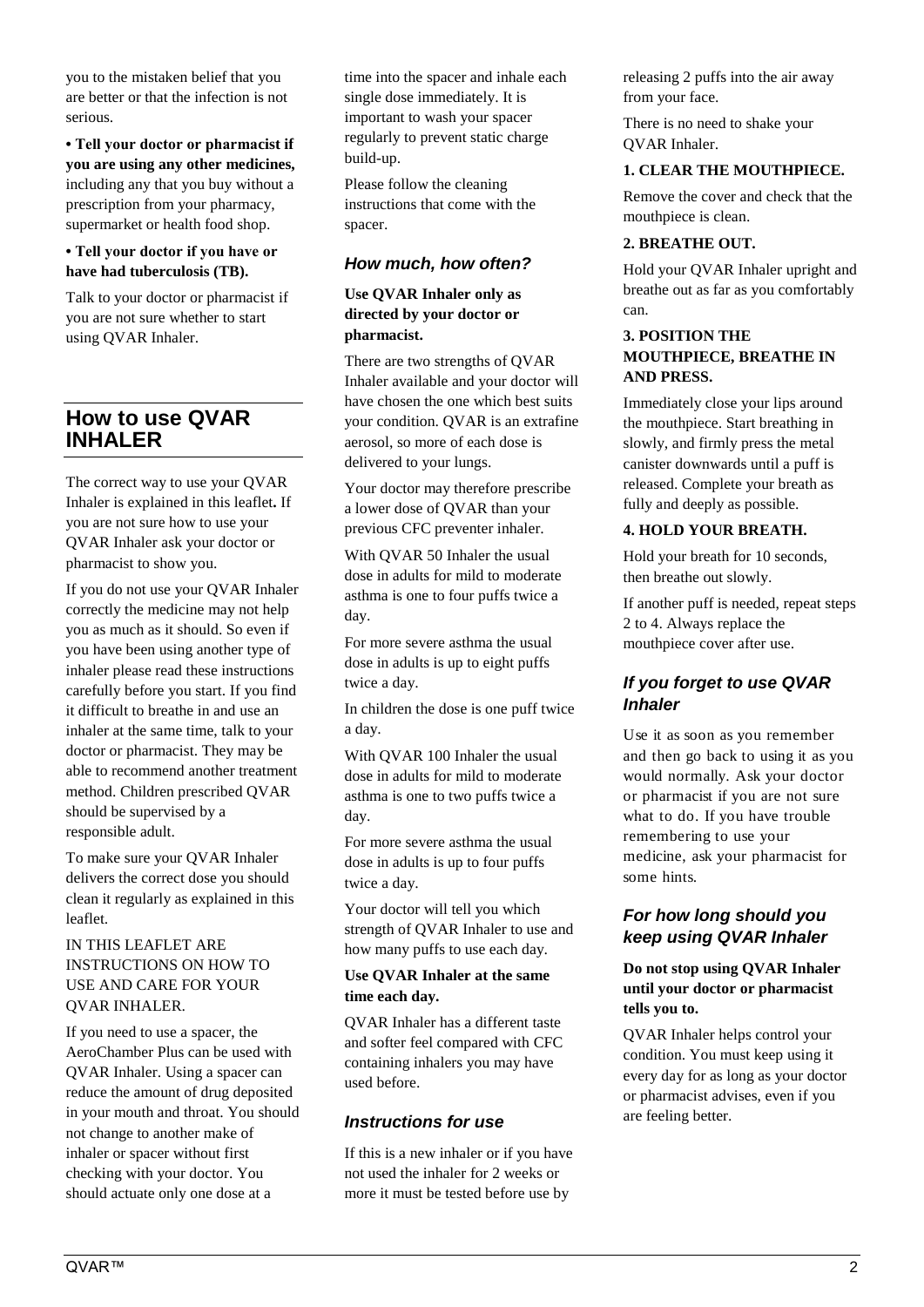# *If you use too much (overdose)*

Too much use of any asthma inhaler may be harmful. **Do not use more puffs than the recommended dose unless your doctor tells you to.** If you use too much QVAR Inhaler for a long time your adrenal glands (small glands above the kidneys) may not work as well as they should.

**If you think you or anyone else may have used too much QVAR Inhaler telephone your doctor or pharmacist, or the Poisons Information Centre (in Australia call 131126; in New Zealand call 0800 POISON or 0800 764 766). Do this even if there are no signs of discomfort or poisoning.**

# **While you are using QVAR INHALER**

## *Things you must do*

**If you have an Asthma Management Plan follow it closely at all times.** 

**Continue using QVAR Inhaler for as long as your doctor or pharmacist tells you. Visit your doctor regularly to check on your asthma condition.** 

**If you suddenly find it more difficult to breathe just after using QVAR Inhaler, use a reliever inhaler and contact your doctor or pharmacist immediately.** 

QVAR Inhaler is used to PREVENT asthma attacks. **Always use QVAR Inhaler regularly as prescribed even if you are not suffering any asthma symptoms.** If you think your asthma is getting worse (i.e. if you suffer more frequent asthma attacks) consult your doctor immediately.

**Tell any other doctors, pharmacists or dentists who are treating you that you are using QVAR Inhaler,** especially if:

- you are about to be started on any new medication

- you plan to have surgery that needs a general anaesthetic

## **Tell your doctor if you become pregnant while you are using QVAR Inhaler.**

**Tell your doctor or pharmacist as soon as possible if you do not feel well while you are using QVAR Inhaler.**

**Ask your doctor to regularly check the height of children and adolescents who are taking QVAR Inhaler.** Long term use of inhaled steroids may cause growth to be stunted.

## *Things you must not do*

**Do not take any other medicines for your breathing problems without checking with your doctor.**

**Do not give QVAR Inhaler to anyone else to use even if they have the same condition as you.**

**Do not use QVAR Inhaler to treat any other complaints unless your doctor or pharmacist tells you to do so.**

**Do not stop using QVAR Inhaler, or lower the dose, without first checking with your doctor or pharmacist.**

**Do not use QVAR Inhaler to relieve acute attacks of asthma.** If you become wheezy or tight in the chest before your next dose of QVAR Inhaler is due, use a reliever inhaler in the usual way.

**Do not use more puffs than you have been prescribed as this may cause you problems.**

# **Side effects**

**Tell your doctor or pharmacist as soon as possible if you do not feel well while you are using QVAR Inhaler.** Like all medications, QVAR Inhaler can sometimes cause unwanted effects. While most of

these are not serious, some of them may need medical attention.

#### **Tell your doctor or pharmacist if you notice and are worried by any of the following effects:**

• sore, creamy-yellow raised patches in the mouth (thrush), or a hoarse voice. These problems are less likely to occur if you rinse your mouth out with water each time after using QVAR Inhaler.

• narrowing of the airways, or chest tightness. This may happen if your lungs are very sensitive. If this occurs use a reliever inhaler. You may also prevent this effect by using your reliever inhaler before using your QVAR Inhaler. **If this effect is severe, stop using QVAR Inhaler and see your doctor immediately.**

• a reduced growth rate or stunted growth in children and adolescents using QVAR Inhaler. Taking high doses of inhaled steroids over a very long time may cause them to grow more slowly than others. Ask your doctor to check their height regularly.

• blurred vision or other visual disturbances**.**

• allergic reactions such as rashes, itching, redness and swelling of the face, lips, mouth, throat and eyes may occur. If you experience any of these affects you should see your doctor as soon as possible.

• very rarely this medicine may cause Cushing's syndrome (a condition of the adrenal gland) with the following symptoms: Cushingoid features such as round (moon-shaped) face, weight gain, high blood pressure, anxiety, sleeping disorders or increased irritability (mainly in children).

# **After using QVAR INHALER**

# *Care and Cleaning*

For normal hygiene the mouthpiece of your inhaler should be cleaned